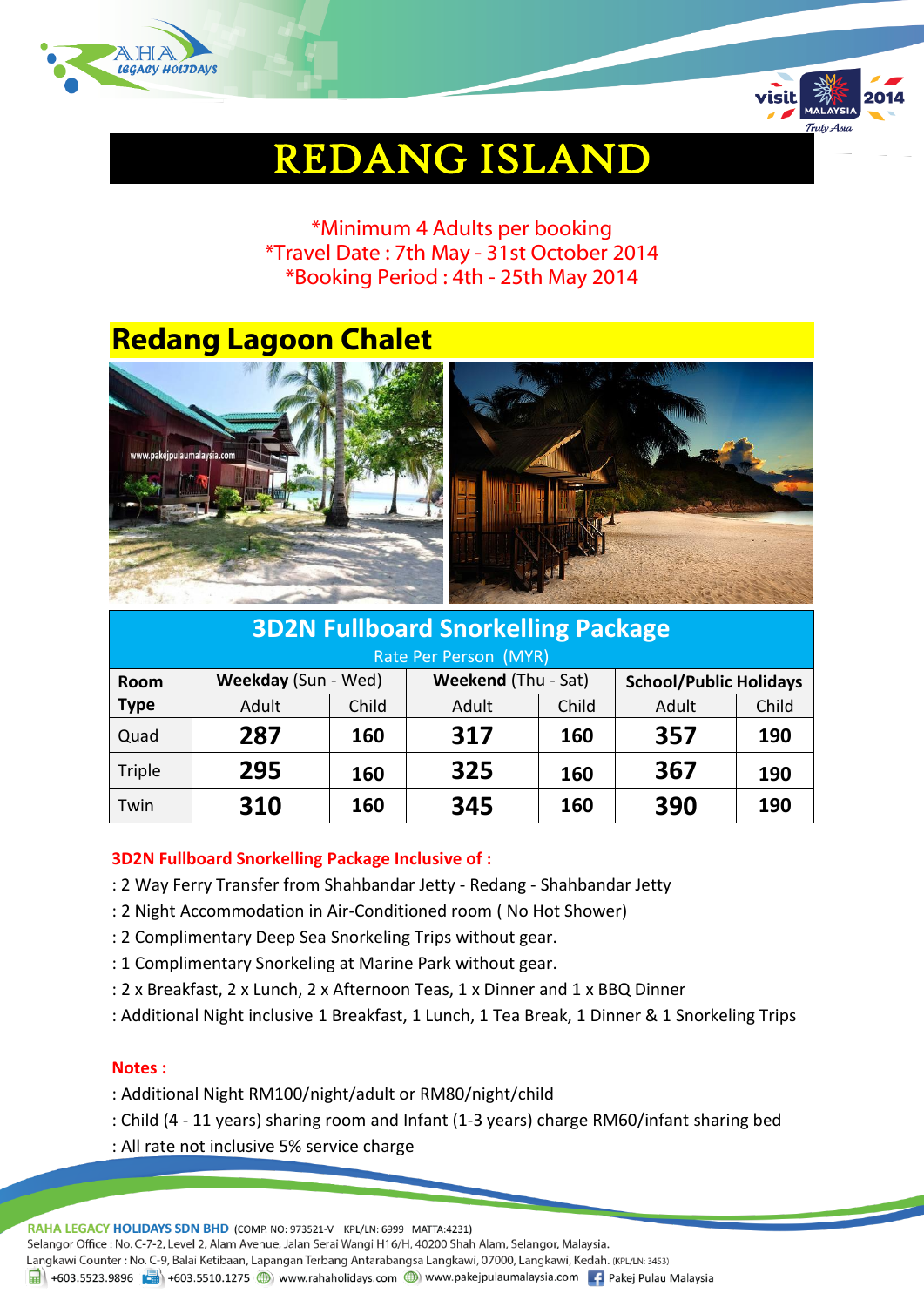



### **Redang Pelangi Resort**



| <b>3D2N Fullboard Snorkelling Package</b> |                           |       |                           |       |                        |       |  |
|-------------------------------------------|---------------------------|-------|---------------------------|-------|------------------------|-------|--|
| Rate Per Person (MYR)                     |                           |       |                           |       |                        |       |  |
| <b>Room</b>                               | <b>Weekday (Sun -Wed)</b> |       | <b>Weekend (Thu -Sat)</b> |       | <b>Public Holidays</b> |       |  |
| <b>Type</b>                               | Adult                     | Child | Adult                     | Child | Adult                  | Child |  |
| Quad                                      | 355                       | 255   | 395                       | 295   | 445                    | 345   |  |
| Triple                                    | 375                       | 295   | 415                       | 335   | 465                    | 385   |  |
| Twin                                      | 395                       | 395   | 445                       | 445   | 485                    | 485   |  |
| Ext. Night                                | 130                       | 110   | 140                       | 120   | 150                    | 130   |  |

### **3D2N Fullboard Snorkelling Package Inclusive of :**

- : Return boat transfer ex Merang Jetty (leaves Merang at 9.30am)
- : Accommodation in air-conditioned room with bathroom attached
- : Buffet halal meals (2 breakfast, 2 lunch, 2 afternoon tea, 1 dinner & 1 BBQ dinner)
- : 3 x Complimentary snorkelling trips (2 in the open sea & 1 at Redang Marine Park Center) exclude gear
- : Free flow of hot drinks (coffee and tea) at the Canteen
- : Use of Resort facilities e.g. beach volleyball, congkak, mahjong, board games etc.
- : Each additional night includes one night accommodation, 1 breakfast, 1 lunch, 1 afternoon tea, 1 dinner and 2 snorkelling trips

### **Notes & Surcharge :**

- : Children (from 4 11 yrs old) sharing room with parents.
- : Infant from 1 3 years old charge RM80.00 sharing bed with parent.
- : Surcharge RM25/pax/night for School Holidays
- : All rate not inclusive 5% service charge

RAHA LEGACY HOLIDAYS SDN BHD (COMP. NO: 973521-V KPL/LN: 6999 MATTA:4231)

Selangor Office: No. C-7-2, Level 2, Alam Avenue, Jalan Serai Wangi H16/H, 40200 Shah Alam, Selangor, Malaysia.

Langkawi Counter: No. C-9, Balai Ketibaan, Lapangan Terbang Antarabangsa Langkawi, 07000, Langkawi, Kedah. (KPL/LN: 3453)

1988 Fig. 1-603.5523.9896 Fig. 1-603.5510.1275 (D) www.rahaholidays.com (D) www.pakejpulaumalaysia.com Fig. Pakej Pulau Malaysia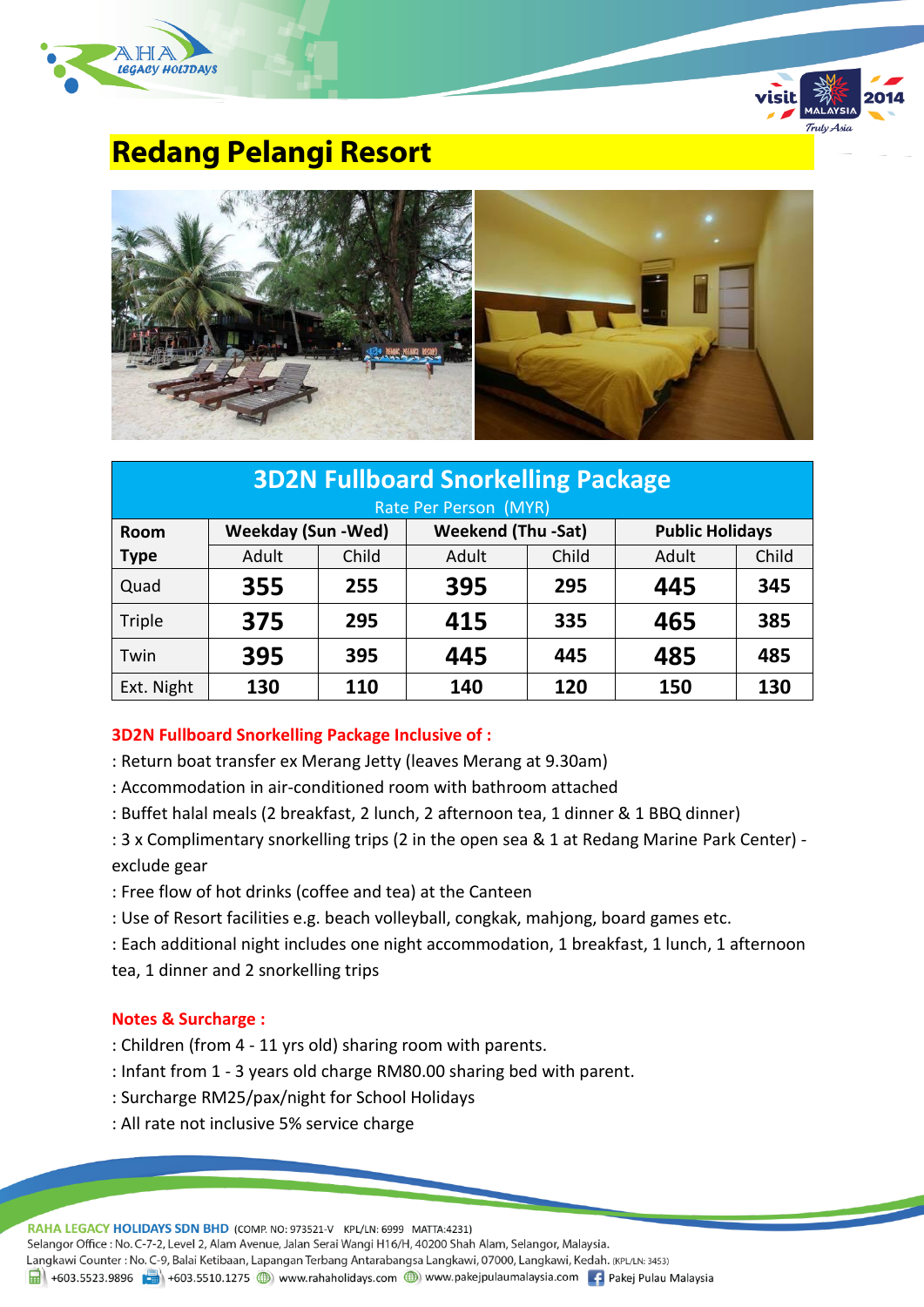



### **Redang Beach Resort**



| <b>3D2N Fullboard Snorkelling Package</b> |         |       |                                 |       |                       |       |                       |       |
|-------------------------------------------|---------|-------|---------------------------------|-------|-----------------------|-------|-----------------------|-------|
| Rate Per Person (MYR)                     |         |       |                                 |       |                       |       |                       |       |
| <b>Room Type</b>                          | Weekday |       | Weekend                         |       | <b>School Holiday</b> |       | <b>Public Holiday</b> |       |
|                                           | Adult   | Child | Adult                           | Child | Adult                 | Child | Adult                 | Child |
|                                           |         |       | <b>Standard Room (New Room)</b> |       |                       |       |                       |       |
| Single                                    | 615     |       | 725                             |       | 805                   |       | 835                   |       |
| Twin/Double                               | 395     | 399   | 445                             | 449   | 485                   | 489   | 515                   | 519   |
| Triple                                    | 365     | 227   | 415                             | 257   | 455                   | 281   | 485                   | 299   |
| <b>Club Deluxe Room</b>                   |         |       |                                 |       |                       |       |                       |       |
| Twin/Double                               | 575     | 579   | 615                             | 619   | 655                   | 659   | 705                   | 709   |
| Twin + Mattress                           | 545     | 335   | 575                             | 353   | 615                   | 377   | 665                   | 407   |
| Villa (2pax)                              | 615     | 619   | 655                             | 659   | 695                   | 699   | 745                   | 749   |
| Premier (3-4pax)                          | 615     | 377   | 655                             | 401   | 695                   | 425   | 745                   | 455   |
| Family (6-8pax)                           | 585     | 359   | 625                             | 383   | 665                   | 407   | 715                   | 437   |

### **3D2N Fullboard Snorkelling Package Inclusive of :**

- : Return ferry boat transfer (Syahbandar Jetty-Resort- Syahbandar Jetty)
- : 2 Nights accommodation (Aircond+Hot Shower+Safety Box)
- : 2 x Breakfast, 2 x Lunch, 2 x Tea Breaks, 1 x Dinner and 1 x BBQ Dinner
- : 2 x Complimentary Snorkelling Trip exclusive equipment
- : 1 x Complimentary Snorkeling Trip at Marine Park exclusive equipment

### **Notes & Surcharge :**

- : Malaysia & Singapore School Holiday Surcharge : RM25/person/night
- : Single Supplement charges : Additional RM100/person/night from Twin Sharing rate
- : Infant (3 years and below) FOC
- : All rate not inclusive 5% service charge

RAHA LEGACY HOLIDAYS SDN BHD (COMP. NO: 973521-V KPL/LN: 6999 MATTA:4231)

Selangor Office : No. C-7-2, Level 2, Alam Avenue, Jalan Serai Wangi H16/H, 40200 Shah Alam, Selangor, Malaysia.

Langkawi Counter : No. C-9, Balai Ketibaan, Lapangan Terbang Antarabangsa Langkawi, 07000, Langkawi, Kedah. (KPL/LN: 3453)

1988 +603.5523.9896 + +603.5510.1275 + +603.5510.1275 + +603.5510.1275 + +603.5510.1275 + +603.5510.1275 + +603.5510.1275 + +603.5510.1275 + +603.5510.1275 + +603.5510.1275 + +603.5510.1275 + +603.5510.1275 + +603.5510.127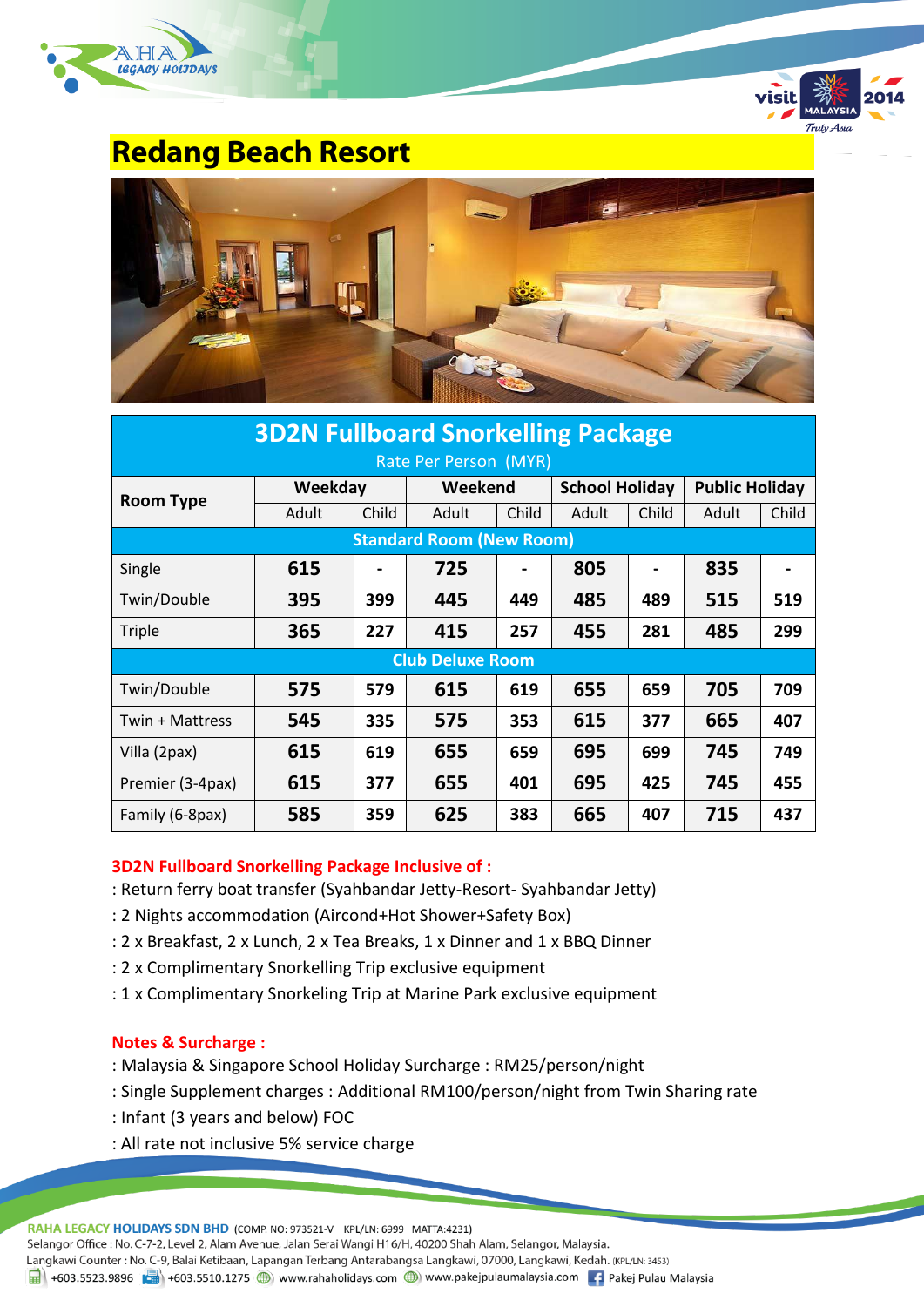



### **Redang Kalong Resort**



| <b>3D2N Fullboard Free &amp; Easy (Snorkelling) Package</b> |                      |                        |                     |                       |  |  |
|-------------------------------------------------------------|----------------------|------------------------|---------------------|-----------------------|--|--|
| Rate Per Person (MYR)                                       |                      |                        |                     |                       |  |  |
|                                                             | <b>Room Type</b>     |                        |                     |                       |  |  |
|                                                             | <b>Standard Twin</b> | <b>Standard Triple</b> | <b>Seaview Twin</b> | <b>Seaview Triple</b> |  |  |
| Weekday                                                     |                      |                        |                     |                       |  |  |
| (Sun-Thurs)                                                 | 410                  | 370                    | 450                 | 400                   |  |  |
| <b>Additional Night</b>                                     | 150                  | 130                    | 170                 | 145                   |  |  |

**3D2N Fullboard Free & Easy (Snorkelling) Package Inclusive of :**

- : Complimentary Return boat transfer from Merang Jetty to Redang
- : Accommodation in air-con rooms, private bathroom with hot shower
- : Free flow of hot and cold beverages.
- : Meals Buffet Style 2 B/fast, 2 Lunch, 2 Tea, 1 Dinner & 1 BBQ dinner (Malaysian Halal Food)
- : 3 complimentary snorkeling trips depending on weather (Exclude snorkelling equipment)
- : Indoor & Outdoor Recreation Facilities

### **Notes & Surcharge :**

: Additional Night inclusive of Accommodation, 1 Breakfast, 1 Lunch, 1 Tea, 1 Dinner & 2 Complimentary Snorkelling

- : Single Supplement Additional RM80/person/night from Twin Share
- : Children aged between 4 to 11 years old are charged at 60% of the package rate
- : Infant aged between 1 to 3 years are charged RM80/infant (sharing bed with parents)
- : Limited baby cots available for rental RM25.00 per night
- : Friday and Saturday nights : Charged RM30.00 per pax per night
- : Public and School holiday : Charged RM40.00 per pax per night
- : All rate not inclusive 5% service charge

RAHA LEGACY HOLIDAYS SDN BHD (COMP. NO: 973521-V KPL/LN: 6999 MATTA:4231) Selangor Office : No. C-7-2, Level 2, Alam Avenue, Jalan Serai Wangi H16/H, 40200 Shah Alam, Selangor, Malaysia. Langkawi Counter: No. C-9, Balai Ketibaan, Lapangan Terbang Antarabangsa Langkawi, 07000, Langkawi, Kedah. (KPL/LN: 3453) 1988 Fig. 1-603.5523.9896 Fig. 1-603.5510.1275 (D) www.rahaholidays.com (D) www.pakejpulaumalaysia.com Fig. Pakej Pulau Malaysia